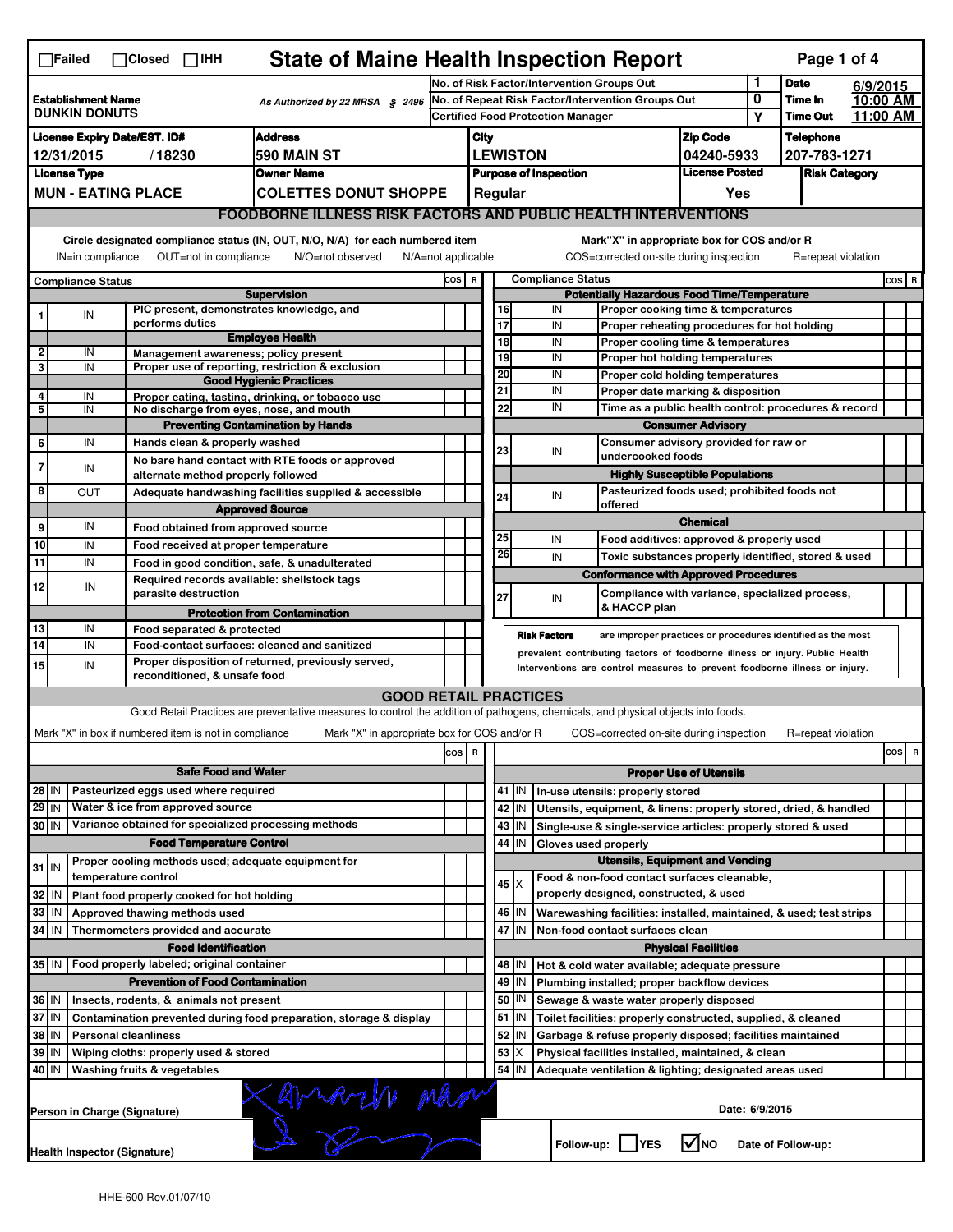|                                                      |                               |                          | <b>State of Maine Health Inspection Report</b> | Page 2 of 4 |                        |                                  |  |  |  |  |
|------------------------------------------------------|-------------------------------|--------------------------|------------------------------------------------|-------------|------------------------|----------------------------------|--|--|--|--|
| <b>Establishment Name</b><br><b>DUNKIN DONUTS</b>    |                               | As Authorized by 22 MRSA | 6/9/2015<br>Date                               |             |                        |                                  |  |  |  |  |
| License Expiry Date/EST. ID#<br>12/31/2015<br>/18230 | <b>Address</b><br>590 MAIN ST |                          | City / State<br><b>LEWISTON</b>                | /ME         | Zip Code<br>04240-5933 | <b>Telephone</b><br>207-783-1271 |  |  |  |  |
| <b>Temperature Observations</b>                      |                               |                          |                                                |             |                        |                                  |  |  |  |  |
| Location                                             |                               |                          | <b>Notes</b>                                   |             |                        |                                  |  |  |  |  |
| hot water                                            | 110 plus                      |                          |                                                |             |                        |                                  |  |  |  |  |
| egg                                                  | 14o plius                     | hh                       |                                                |             |                        |                                  |  |  |  |  |
| milk                                                 | 40                            |                          |                                                |             |                        |                                  |  |  |  |  |
| walk-in cooler                                       | 39                            |                          |                                                |             |                        |                                  |  |  |  |  |
| Juice                                                | 40                            |                          |                                                |             |                        |                                  |  |  |  |  |



**Date: 6/9/2015**

**Health Inspector (Signature)**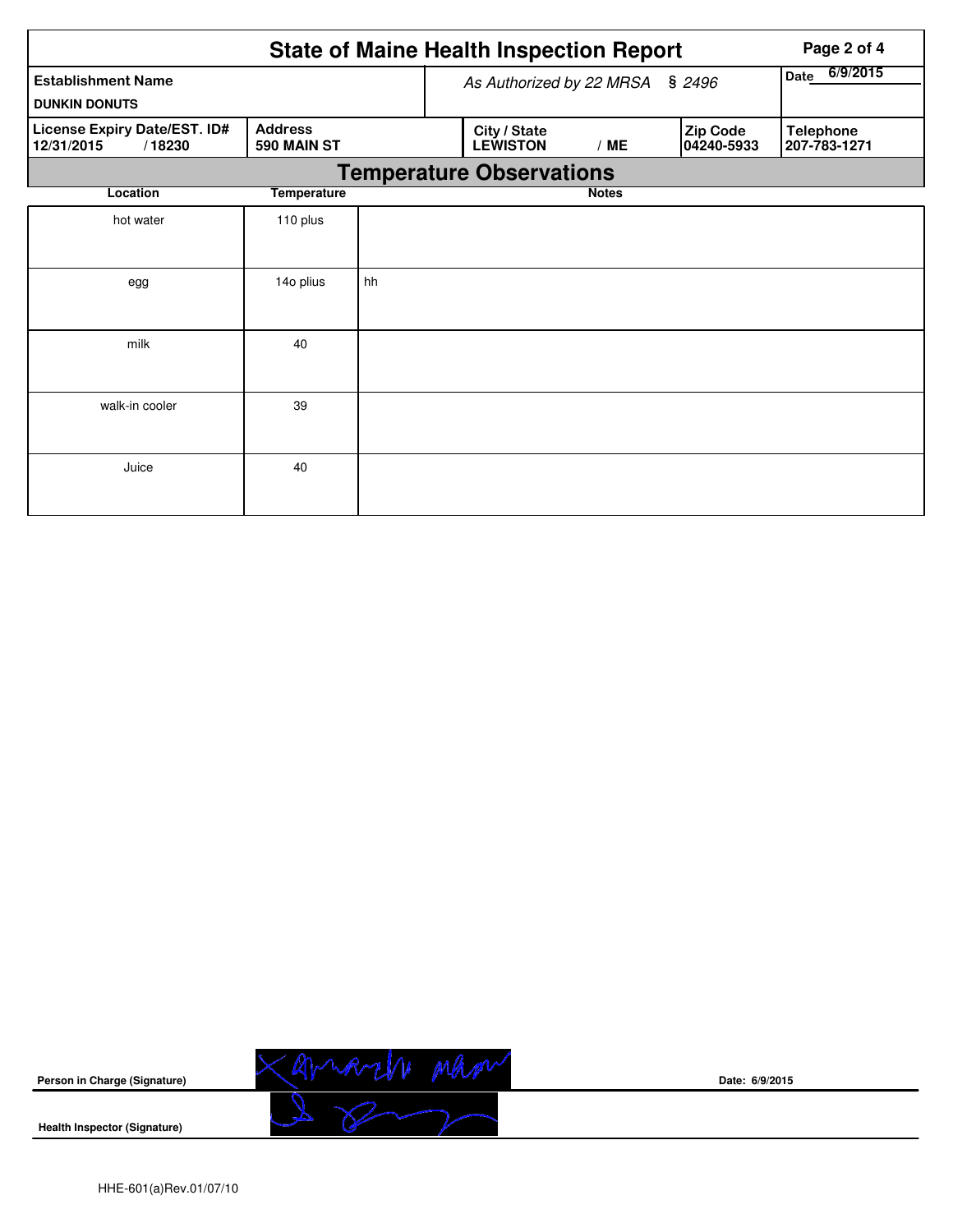| <b>State of Maine Health Inspection Report</b>                                                                                                     |                                                                                                                |  |  |  |  |  |  |  |  |
|----------------------------------------------------------------------------------------------------------------------------------------------------|----------------------------------------------------------------------------------------------------------------|--|--|--|--|--|--|--|--|
| <b>Establishment Name</b>                                                                                                                          |                                                                                                                |  |  |  |  |  |  |  |  |
| <b>DUNKIN DONUTS</b>                                                                                                                               |                                                                                                                |  |  |  |  |  |  |  |  |
| License Expiry Date/EST. ID#<br>12/31/2015<br>/18230                                                                                               | <b>Address</b><br>City / State<br><b>Zip Code</b><br><b>ME</b><br>590 MAIN ST<br><b>LEWISTON</b><br>04240-5933 |  |  |  |  |  |  |  |  |
| <b>Observations and Corrective Actions</b>                                                                                                         |                                                                                                                |  |  |  |  |  |  |  |  |
| Violations cited in this report must be corrected within the time frames below, or as stated in sections<br>8-405.11 and 8-406.11 of the Food Code |                                                                                                                |  |  |  |  |  |  |  |  |
| 8: 5-205.11.(B): N: Hand washing facility being used for other than hand washing.                                                                  |                                                                                                                |  |  |  |  |  |  |  |  |
| INSPECTOR NOTES: corrected on site--racks on top of handsink                                                                                       |                                                                                                                |  |  |  |  |  |  |  |  |
| 8: 6-301.14: N: Hand wash signage not provided for employee hand sink or lavatory.<br><b>INSPECTOR NOTES: needed in restroom</b>                   |                                                                                                                |  |  |  |  |  |  |  |  |
| 45: 4-204.12: N: Equipment openings, closures and deflectors are improperly designed and constructed.                                              |                                                                                                                |  |  |  |  |  |  |  |  |

INSPECTOR NOTES: replace 1 door seal(split)

53: 6-501.12: N: The physical facilities are not clean.

INSPECTOR NOTES: clean in back of equipment(floor to wall junctures)



**Date: 6/9/2015**